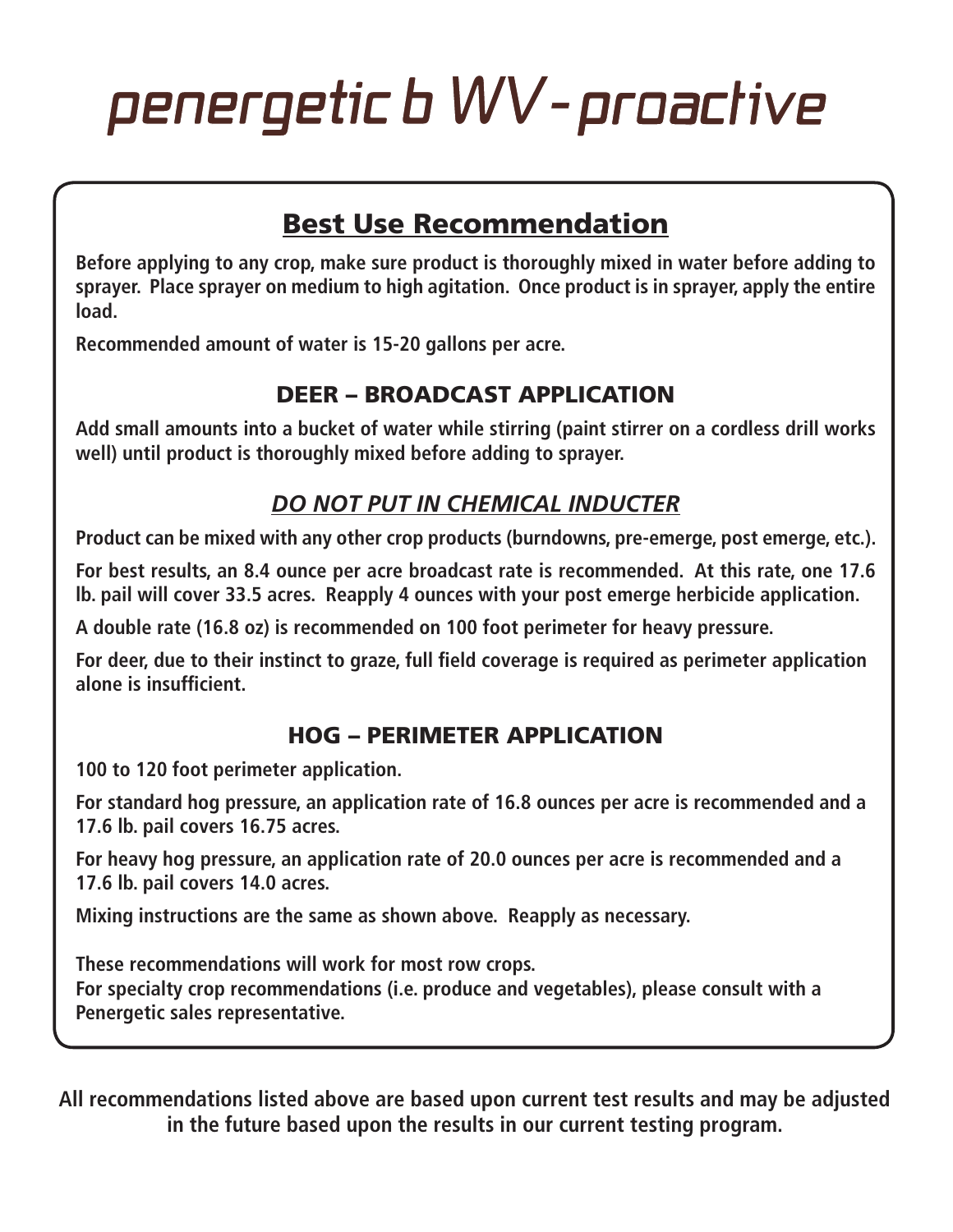# MIXING & HANDLING INSTRUCTIONS FOR<br>penergetic b WV-proactive (Wildlife Deterrent)

**\*\*\*Consult with your local sales rep prior to using this product to discuss your site-specific application needs, gallons of water per acre required, as well as any other mixing and handling recommendations. See contact info below.**

#### Precautions to Use

**In mixing and handling penergetic b WV - proactive always use clean water. It is a further requirement that the spray tank, nozzles, screens, filters and lines have been thoroughly cleaned following the last use and prior to using this product in your sprayer.**

- **• Spray tips need to be #5 or larger**
- **• Jar testing is recommended for all tank mixes**
- **\* It is recommended to consult with your chemical representative before tank mixing with any other product.**

# Premixing

**The best recommendation is to premix the amount needed into a clean container/bucket of water. Two to three (2-3) gallons of water per ½ pail of penergetic b WV - proactive, stir vigorously and then add to an agitating sprayer. Repeat this process if a full pail is being used. Some farms set wettable powder on the basket screen (or sieve) that protects the spray tank opening, and using a hose, will wash the wettable powder through the basket screen and into the agitating tank.**

**If pre-mixing with a chem-handler type unit, add appropriate amount of product slowly into the agitating unit and then add to the agitating main sprayer.**

### Screen Size

**30 mesh screens or larger should be used with this product to minimize the chance of plugging issues.**

**Removal of downstream nozzle screens and/or spray tip screens is also an option assuming the spray tank is clean of dirt and unwanted debris.**

# Particle Size

**Zeolite, the principle ingredient in penergetic b WV - proactive, is classified as a wettable powder.**

**Wettable powders (and therefore Zeolite) are tank mixed first. W.A.L.E.S. and other spray tank mixing order acronyms (where W = wettable powders and A = agitate) attest to this.**

**It is important to mix the product in slowly and allow some time (say 5.0 minutes) between one product appearing to be fully mixed in and any other product also being tank mixed in. Be sure to read and follow the mixing and application instructions respecting any other product you may be mixing into the same tank as penergetic b WV - proactive and only mix and use it properly.**